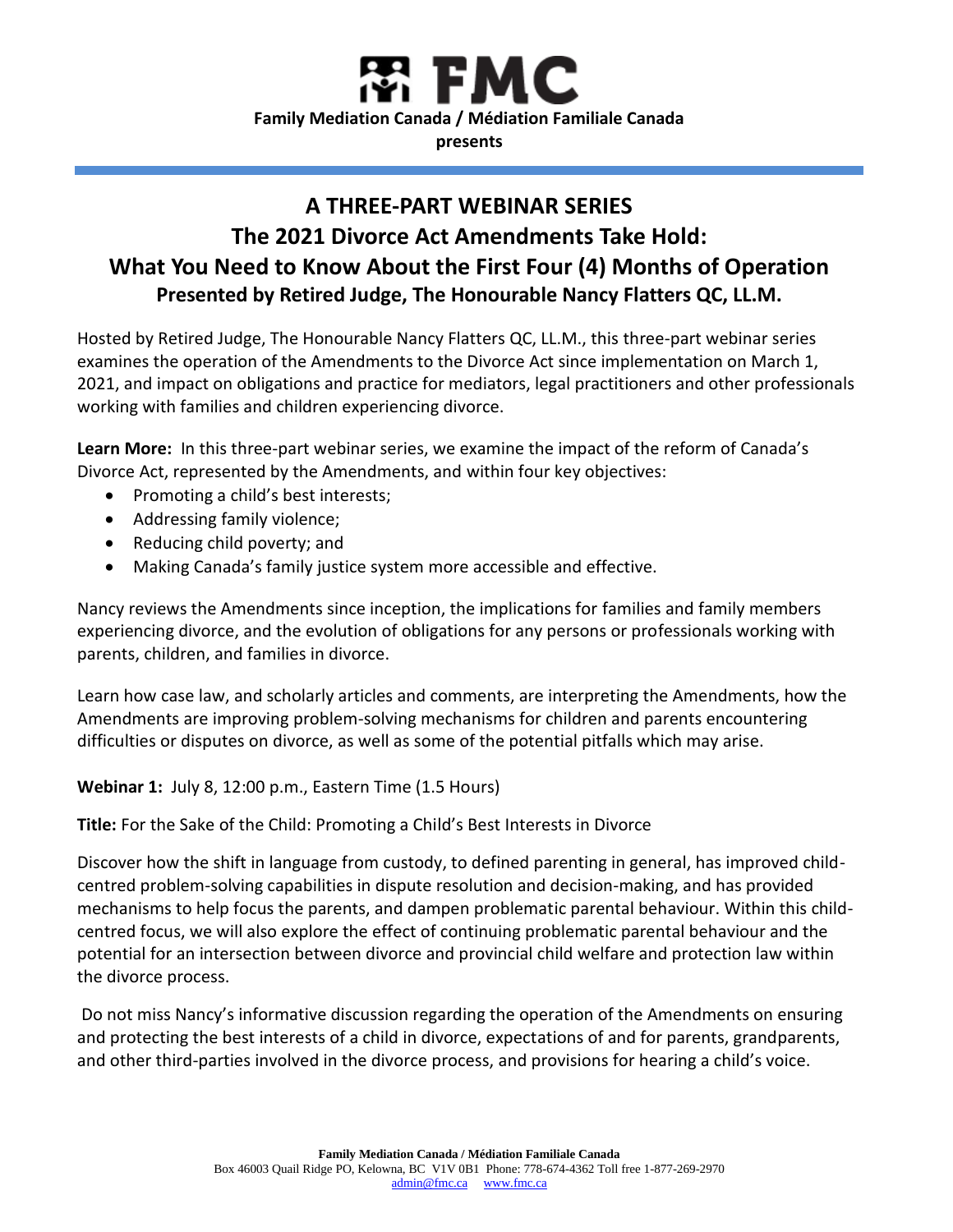**Webinar 2:** July 15, 12:00 p.m., Eastern Time (1.5 Hours)

**Title:** Family Violence: Effects on a Child's Well-being in Divorce

As per the Amendments, divorce settlement discussions and decision-making must now consider the effects of exposure to family violence on the well-being of a child. In this important second webinar, Nancy discusses:

- The impact of including family violence into divorce process;
- Objective criteria for evaluating family violence;
- Safety factors, amongst others:
	- o screening a party/parties for family violence;
	- o provisions to account for the seriousness of the family violence;
	- o the operation of provincial family violence statutes in divorce; and
	- o practice implications.
- An introduction to the effects of family violence on a child, a child's experience, and development.

**Webinar 3:** July 29, 12:00 p.m., Eastern Time (1.5 Hours)

**Title:** The Intersection of Early Childhood Brain and Biological Development (EBBD), Reducing a Child's Poverty Potential, and Access to Justice for Children and Families in Divorce

This powerful webinar further discusses the effects of divorce on early childhood (0-5) brain and biological development (EBBD), the effect of delayed divorce proceedings on a child, together with a child's poverty potential due to the economic consequences of divorce. With the possibility of significant negative consequences for a child, we also look at how the Amendments work to increase access to justice, and the increased importance of efficient, effective, expeditious, responsive, and understandable problem-solving mechanisms within the divorce process, for the sake of both parents and children.

## **Presenter: The Honourable Nancy Flatters, QC, LL.B., LL.M. (spec.: Dispute Resolution), Retired Judge**



Prior to attending Queen's University Law School (1978-81), Nancy was the second Director of Kingston Interval House (1976-78), a shelter from domestic violence for women and their children. On graduating in law and articling, Nancy practiced Civil, Family, Child Welfare, Adult/Youth Criminal Law (1982-1996), adding Mediation (1984), ADR Training Programs (1985), and Judicial Settlement (Spring 1996). From 1988-1991, she left private practice to take a position as a Mediator in the Calgary Family Court's Mediation and Court Intake Program until July 1991 when she joined the University of Calgary's Faculty of Law as Practitioner-in-Residence (July-December 1991) to teach each of Family and Children's Law as well as to design and teach the Faculty's first course in ADR. On return to private practice, she continued with the ADR block week Faculty team-teaching she had started in 1988 (to 2008). In July 1996, Nancy was appointed as a Judge of the Provincial Court of Alberta and sat in Calgary Family and Youth Court.

In mid-1998, to increase access to problem-solving justice, she designed and implemented the Judicial Dispute Resolution & Settlement Conferencing Project in Family/Child Welfare matters for her Court. Since retiring from the Court in 2015, she practices as a High Conflict Impartial Evaluative Mediator, a Parenting Arbitrator, a Trainer providing diverse programs, and a Mentor for new mediators. Nancy has a long history of voluntary service, including: President of each of the Alberta Family Mediation Society, Family Mediation Canada and